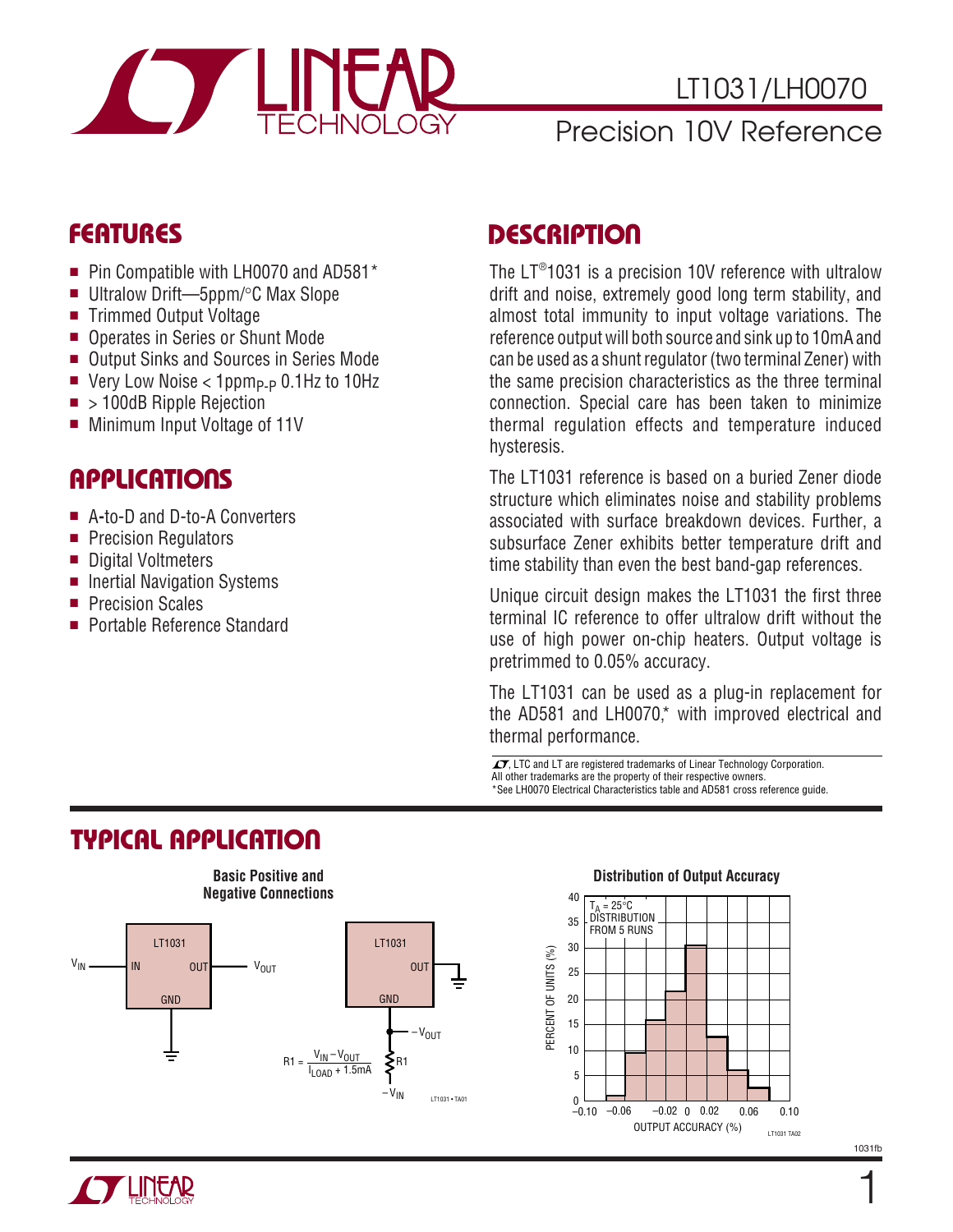## **ABSOLUTE MAXIMUM RATINGS**

**(Note 1)**

| <b>Output to Ground Voltage</b>            |  |
|--------------------------------------------|--|
|                                            |  |
| Trim Pin to Ground Voltage                 |  |
|                                            |  |
|                                            |  |
| <b>Output Short-Circuit Duration</b>       |  |
|                                            |  |
|                                            |  |
| <b>Operating Temperature Range</b>         |  |
|                                            |  |
|                                            |  |
| Lead Temperature (Soldering, 10 sec) 300°C |  |

# **PACKAGE/ORDER INFORMATION**



## **ELECTRICAL CHARACTERISTICS**

**(LT1031) The** ● **denotes the specifications which apply over the full operating temperature range, otherwise specifications are at TA = 25**°**C. VIN = 15V, IOUT = 0, Mil or Comm version, unless noted.**

| <b>SYMBOL</b>                                  | <b>PARAMETER</b>                                          | <b>CONDITIONS</b>                                                | MIN                     | LT1031<br><b>TYP</b>       | <b>MAX</b>                 | <b>UNITS</b>                           |
|------------------------------------------------|-----------------------------------------------------------|------------------------------------------------------------------|-------------------------|----------------------------|----------------------------|----------------------------------------|
| $V_R$                                          | Output Voltage (Note 2)                                   | LT1031B<br>LT1031C<br>LT1031D                                    | 9.995<br>9.990<br>9.980 | 10.000<br>10.000<br>10.000 | 10.005<br>10.010<br>10.020 | $\vee$<br>V                            |
| $\frac{\Delta V_R}{\Delta T}$                  | <b>Output Voltage Temperature</b><br>Coefficient (Note 3) | $T_{MIN} \leq T_J \leq T_{MAX}$<br>LT1031B<br>LT1031C<br>LT1031D |                         | 3<br>6<br>10               | 5<br>15<br>25              | ppm/°C<br>ppm/°C<br>ppm/°C             |
| $\Delta V_R$<br>$\overline{\Delta V_{\sf IN}}$ | Line Regulation (Note 4)                                  | $11.5V \le V_{IN} \le 14.5V$                                     |                         |                            | 4<br>6                     | ppm/V<br>ppm/V                         |
|                                                |                                                           | $4.5V \leq V_{IN} \leq 40V$                                      |                         | 0.5                        | $\overline{2}$<br>4        | ppm/V<br>ppm/V                         |
| $\underline{\Delta V_R}$<br>$\Delta I_0$       | Load Regulation (Sourcing Current)                        | $0 \leq I_{OIII} \leq 10$ mA<br>(Note 4)                         |                         | 12                         | 25<br>40                   | ppm/mA<br>ppm/mA                       |
| $\frac{\Delta V_R}{\Delta I_0}$                | Load Regulation (Shunt Mode)                              | $1.7mA \leq I_{SHUNT} \leq 10mA$<br>(Notes 4, 5)                 |                         | 50                         | 100<br>150                 | ppm/mA<br>ppm/mA                       |
| lQ                                             | Series Mode Supply Current                                |                                                                  |                         | 1.2                        | 1.7<br>2.0                 | mA<br>mA                               |
| <b>I<sub>MIN</sub></b>                         | Shunt Mode Minimum Current                                | V <sub>IN</sub> is Open                                          |                         | 1.1                        | 1.5                        | mA                                     |
|                                                | <b>Output Short-Circuit Current</b>                       | $11V \leq V_{IN} \leq 35V$                                       |                         | 30                         |                            | mA                                     |
|                                                | Minimum Input Voltage (Note 7)                            | $I_{OUT} \leq 1mA$                                               |                         | 10.8                       | 11.0                       | $\vee$                                 |
| $e_n$                                          | Output Voltage Noise                                      | $0.1$ Hz $\leq f \leq 10$ Hz<br>$10Hz \le f \le 10kHz$           |                         | 6<br>11                    |                            | µVp <sub>-P</sub><br>μV <sub>RMS</sub> |
| $\Delta V_R$<br>$\Delta$ Time                  | Long Term Stability of<br>Output Voltage                  | $\Delta t = 1000$ Hrs<br>Non-Cumulative                          |                         | 15                         |                            | ppm                                    |
|                                                | Temperature Hysteresis of Output                          | $\Delta T = 50^{\circ}C$                                         |                         | 5                          |                            | ppm                                    |
|                                                |                                                           |                                                                  |                         |                            |                            | 1031fb                                 |

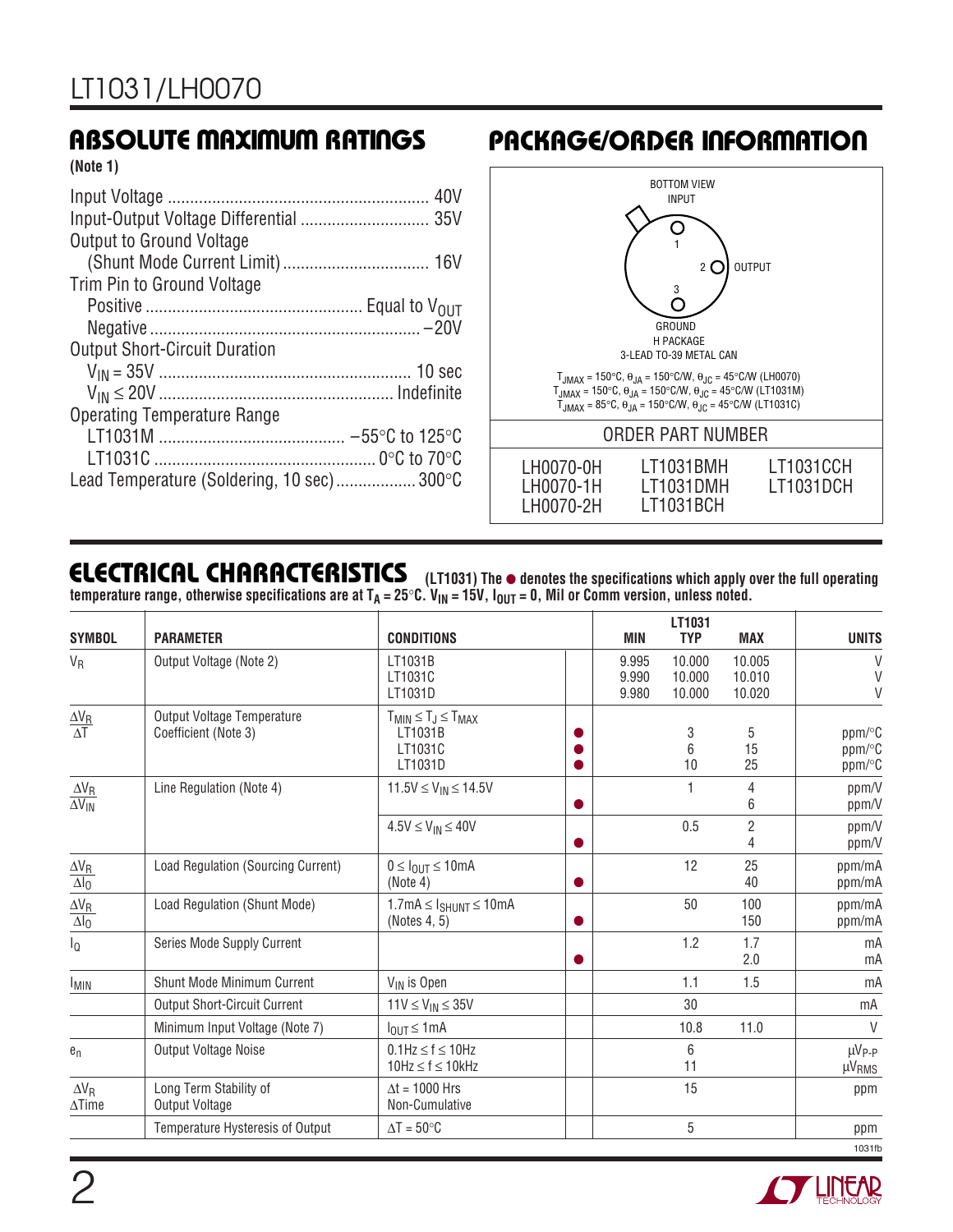### **ELECTRICAL CHARACTERISTICS**

**(LH0070) The** ● **denotes the specifications which apply over the full operating temperature range. VIN = 15V, RL = 10k**Ω**, –55**°**C** ≤ **TA** ≤ **125**°**C, unless noted.**

|                                                             |                                                                   |                                                |           |            | <b>LH0070</b>            |                            |                                                 |
|-------------------------------------------------------------|-------------------------------------------------------------------|------------------------------------------------|-----------|------------|--------------------------|----------------------------|-------------------------------------------------|
| <b>SYMBOL</b>                                               | <b>PARAMETER</b>                                                  | <b>CONDITIONS</b>                              |           | <b>MIN</b> | <b>TYP</b>               | <b>MAX</b>                 | <b>UNITS</b>                                    |
| $V_R$                                                       | Output Voltage                                                    | $T_A = 25^{\circ}C$                            |           |            | 10.000                   |                            | V                                               |
| $\Delta V_R$                                                | Output Accuracy<br>$-0, -1$<br>$-2$                               | $T_A = 25^{\circ}C$                            |           |            | $\pm 0.03$<br>$\pm 0.02$ | ±0.1<br>$\pm 0.05$         | $\frac{0}{0}$<br>$\frac{0}{0}$                  |
| $\Delta V_R$                                                | Output Accuracy<br>$-0, -1$<br>$-2$                               | $T_A = -55^{\circ}C$ , 125 $^{\circ}C$         |           |            |                          | 0.3<br>0.2                 | $\%$<br>$\frac{0}{0}$                           |
| $\frac{\Delta V_R}{\Delta T}$                               | Output Voltage Change<br>with Temperature<br>$-0$<br>$-1$<br>$-2$ | Note 6                                         |           |            | ±0.02<br>±0.01           | ±0.2<br>±0.1<br>$\pm 0.04$ | $\frac{0}{0}$<br>$\frac{0}{0}$<br>$\frac{0}{0}$ |
| $\Delta\mathrm{V}_\mathrm{R}$<br>$\overline{\Delta V_{IN}}$ | Line Regulation<br>$-0, -1$<br>$-2$                               | $13V \le V_{IN} \le 33V$ , $T_A = 25^{\circ}C$ |           |            | 0.006<br>0.006           | 0.1<br>0.03                | $\frac{0}{0}$<br>$\frac{0}{0}$                  |
|                                                             | Input Voltage Range                                               |                                                | ●         | 11.4       |                          | 40                         | V                                               |
| $\frac{\Delta V_R}{\Delta I_0}$                             | <b>Load Regulation</b>                                            | $0 \text{mA} \leq I_{OUT} \leq 5 \text{mA}$    |           |            | 0.01                     | 0.03                       | $\frac{0}{0}$                                   |
| $I_{\mathbb{Q}}$                                            | Quiescent Current                                                 | $13V \leq V_{IN} \leq 33V$                     | ●         |            | 1.2                      | 5                          | mA                                              |
| $\Delta I_{\rm Q}$<br>$\overline{\Delta V_{IN}}$            | Change in Quiescent Current                                       | $\Delta V_{IN}$ = 20V from 13V TO 33V          |           |            | 0.1                      | 1.5                        | mA                                              |
| $e_n$                                                       | Output Noise Voltage                                              |                                                |           |            | $6\,$                    |                            | µV <sub>P-P</sub>                               |
|                                                             | <b>Ripple Rejection</b>                                           | $f = 120$ Hz                                   |           |            | 0.001                    |                            | $\%$ /V <sub>P-P</sub>                          |
| $r_0$                                                       | <b>Output Resistance</b>                                          |                                                | $\bullet$ |            | 0.2                      | 0.6                        | $\Omega$                                        |
| $\Delta V_Z$<br>$\overline{\Delta$ Time                     | Long Term Stability<br>$-0, -1$<br>$-2$                           | $T_A = 25^{\circ}C$ (Note 8)                   |           |            |                          | ±0.2<br>$\pm 0.05$         | $\frac{9}{6}$<br>$\frac{9}{6}$ /Yr              |

**Note 1:** Absolute Maximum Ratings are those values beyond which the life of a device may be impaired.

**Note 2:** Output voltage is measured immediately after turn-on. Changes due to chip warm-up are typically less than 0.005%.

**Note 3:** Temperature coefficient is measured by dividing the change in output voltage over the temperature range by the change in temperature. Separate tests are done for hot and cold:  $T_{MIN}$  to 25 $\degree$ C and 25 $\degree$ C to  $T_{MAX}$ . **Incremental slope is also measured at 25**°**C**. For LT1031BMH, the 5ppm/°C drift specification is for –25°C to 85°C. Drift over the full –55°C to 125°C range is guaranteed to 7ppm/°C.

**Note 4:** Line and load regulation are measured on a pulse basis. Output changes due to die temperature change must be taken into account separately. Package thermal resistance is 150°C/W.

**Note 5:** Shunt mode regulation is measured with the input open. With the input connected, shunt mode current can be reduced to 0mA. Load regulation will remain the same.

**Note 6:** Temperature drift is guaranteed from –25°C to 85°C on LH0070.

**Note 7:** See curve for guaranteed minimum V<sub>IN</sub> versus  $I_{OUT}$ .

**Note 8:** Guaranteed by design.

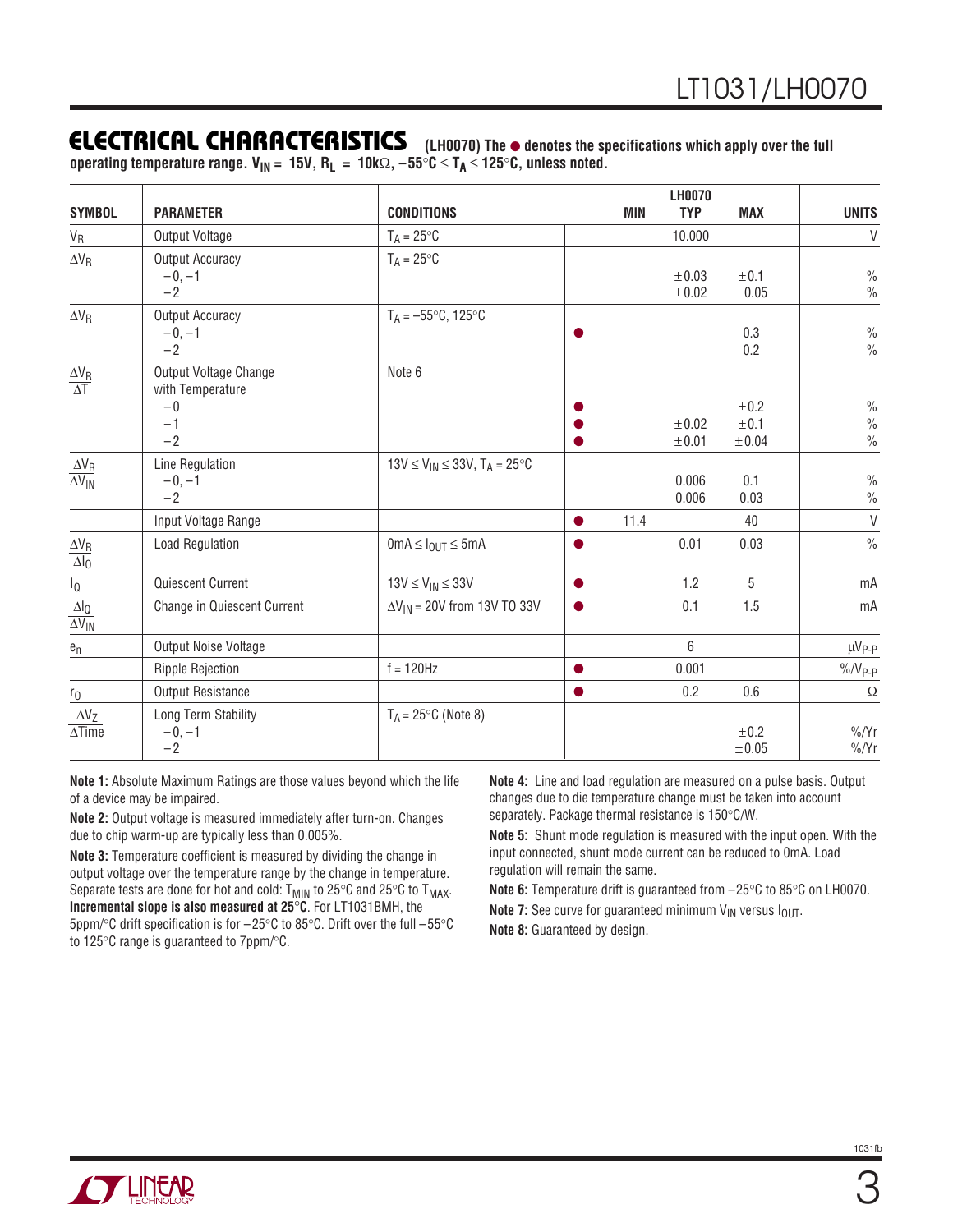# **CROSS REFERENCE U**

The following cross reference guide may be used to select LT1031 grades which meet or exceed output voltage, temperature drift, load and line regulation, and output current specifications of the AD581 reference. Parameters such as noise, hysteresis, and long term stability will be significantly better for all LT1031 grades compared to the AD581.

| <b>CROSS REFERENCE GUIDE/LT1031 TO AD581</b> |                 |  |  |
|----------------------------------------------|-----------------|--|--|
| AD581J                                       | order LT1031DCH |  |  |
| AD581K                                       | order LT1031CCH |  |  |
| AD581L                                       | order LT1031BCH |  |  |
| A0581S                                       | order LT1031DMH |  |  |
| A0581U                                       | order LT1031BMH |  |  |

# **TYPICAL PERFORMANCE CHARACTERISTICS**



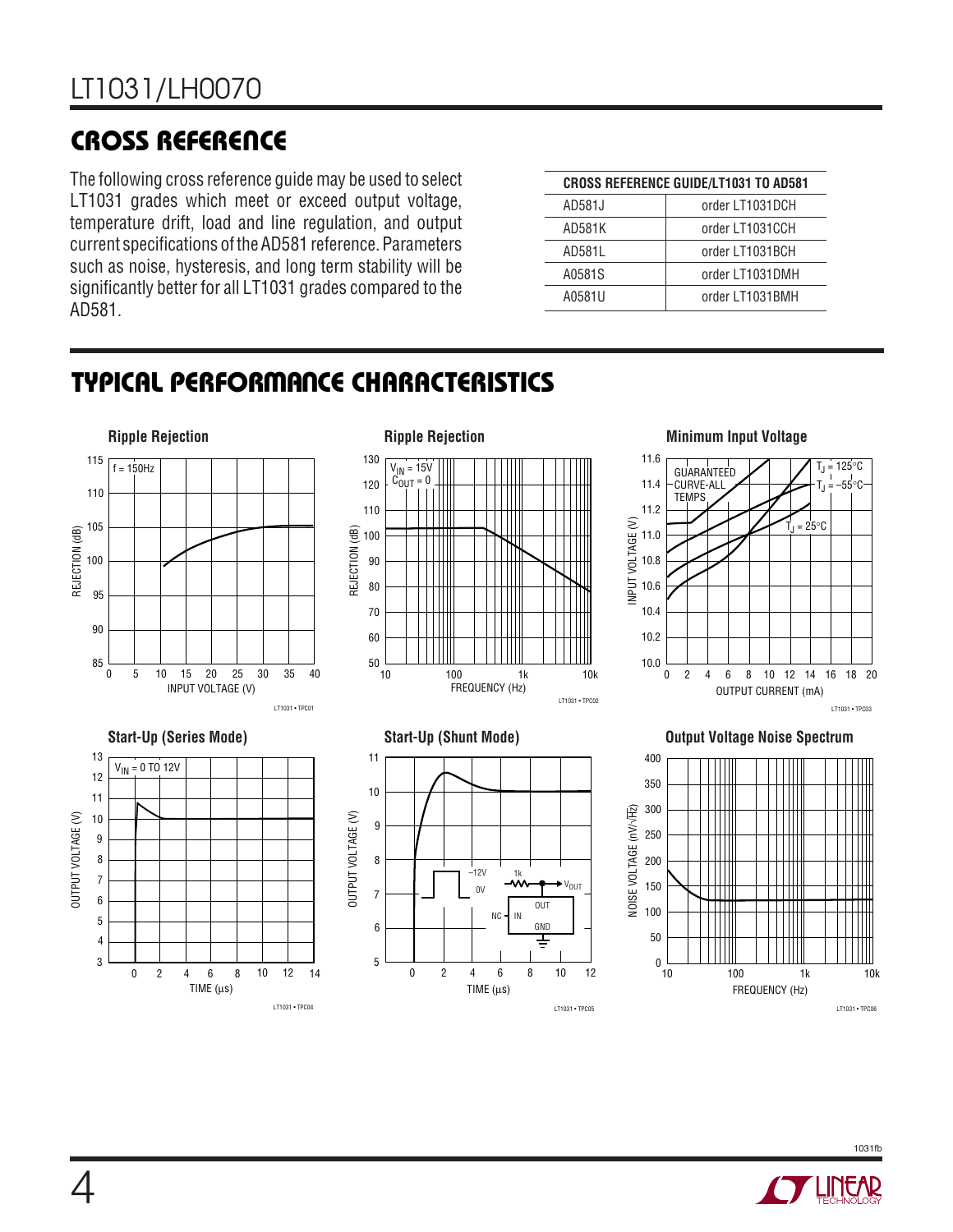## **TYPICAL PERFORMANCE CHARACTERISTICS**



 $TIME$  ( $\mu s$ )

NOTE VERTICAL SCALE CHANGE BETWEEN SOURCING AND SINKING

LT1031 • TPC14

I<sub>SINK</sub> = 2 TO 10mA

I<sub>SINK</sub> = 1.0mA

–2 0 1 2 3 4 56 8 7 9

I SOURCE = 0.2mA

I SOURCE = 2 TO 10mA

LT1031 • TPC09



**Load Transient Response**



1031fb



–1.5

TIME (ms) \*INDEPENDENT OF TEMPERATURE COEFFICIENT

LT1031 • TPC13

–20 0 20 40 60 80 100 120 140

 $I_{LOAD} = 10mA$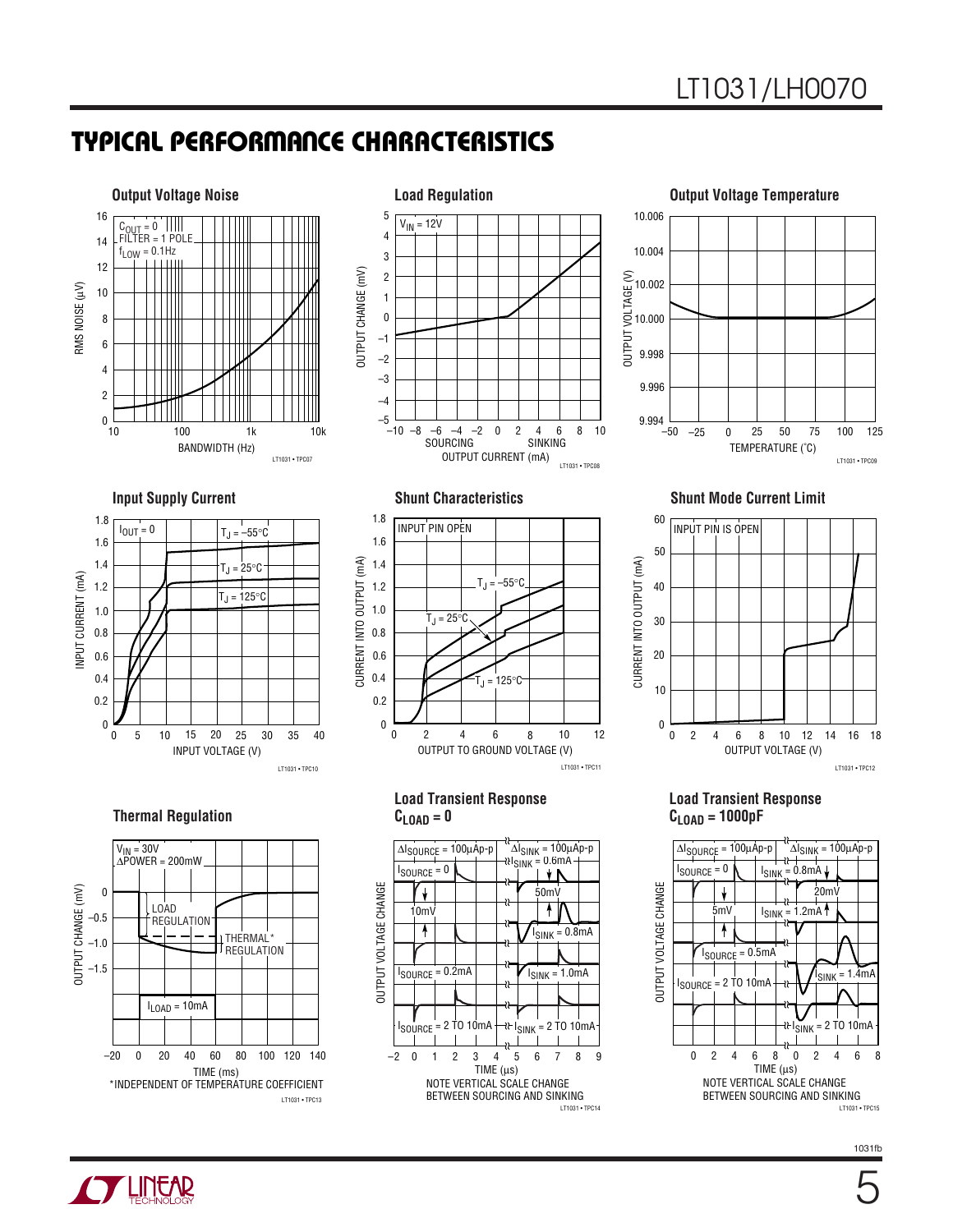## **TYPICAL PERFORMANCE CHARACTERISTICS**



### **Output Noise 0.1Hz to 10Hz**

## **APPLICATIONS INFORMATION**

### **Trimming Output Voltage**

The LT1031 output can be trimmed by driving the ground pin. The suggested method is shown in the illustration below. A  $5\Omega$  resistor is inserted in series with the ground pin. The top of the resistor is supplied current from a trim potentiometer. This technique requires fairly high trim current of up to 1.5mA from the LT1031 or 3.5mA from the –15V supply; however it is necessary to maintain low drift in the reference. Ground pin current changes in the LT1031, with temperature, could be as high as  $4\mu A$ <sup>o</sup>C. This, coupled with the  $5\Omega$  external resistor, creates up to 2ppm/°C drift in the reference (5 $\Omega \cdot 4\mu$ A/°C = 20 $\mu$ V/°C  $= 2ppm$ <sup>o</sup>C). If induced drift higher than this can be tolerated, all resistor values in the trim circuit can be raised proportionately to reduce current drain.

### **Output Voltage Trimming**



### **Effect of Reference Drift on System Accuracy**

A large portion of the temperature drift error budget in many systems is the system reference voltage. The graph below indicates the maximum temperature coefficient allowable if the reference is to contribute no more than 1/2LSB error to the overall system performance. The example shown is a 12-bit system designed to operate over a temperature range from 25°C to 65°C**.** Assuming the system calibration is performed at 25°C, the temperature span is 40°C. The graph shows that the temperature coefficient of the reference must be no worse than 3ppm/°C if it is to contribute less than 1/2LSB error. For this reason, the LT1031 has been optimized for low drift.

### 100 MAXIMUM TEMPERATURE COEFFICIENT FOR<br>1/2LSB ERROR (ppm/°C)  $\overline{\mathsf{R}-\mathsf{R}}$ 1/2LSB ERROR (ppm/°C) 10-BIT 10 12-BIT  $14 - B1$

TEMPERATURE SPAN (°C)

20 30 40 50 60 70 80 90 100

10

1.0

30

MAXIMUM TEMPERATURE COEFFICIENT FOR

**Maximum Allowable Reference Drift**



LT1031 • TA03

1031fb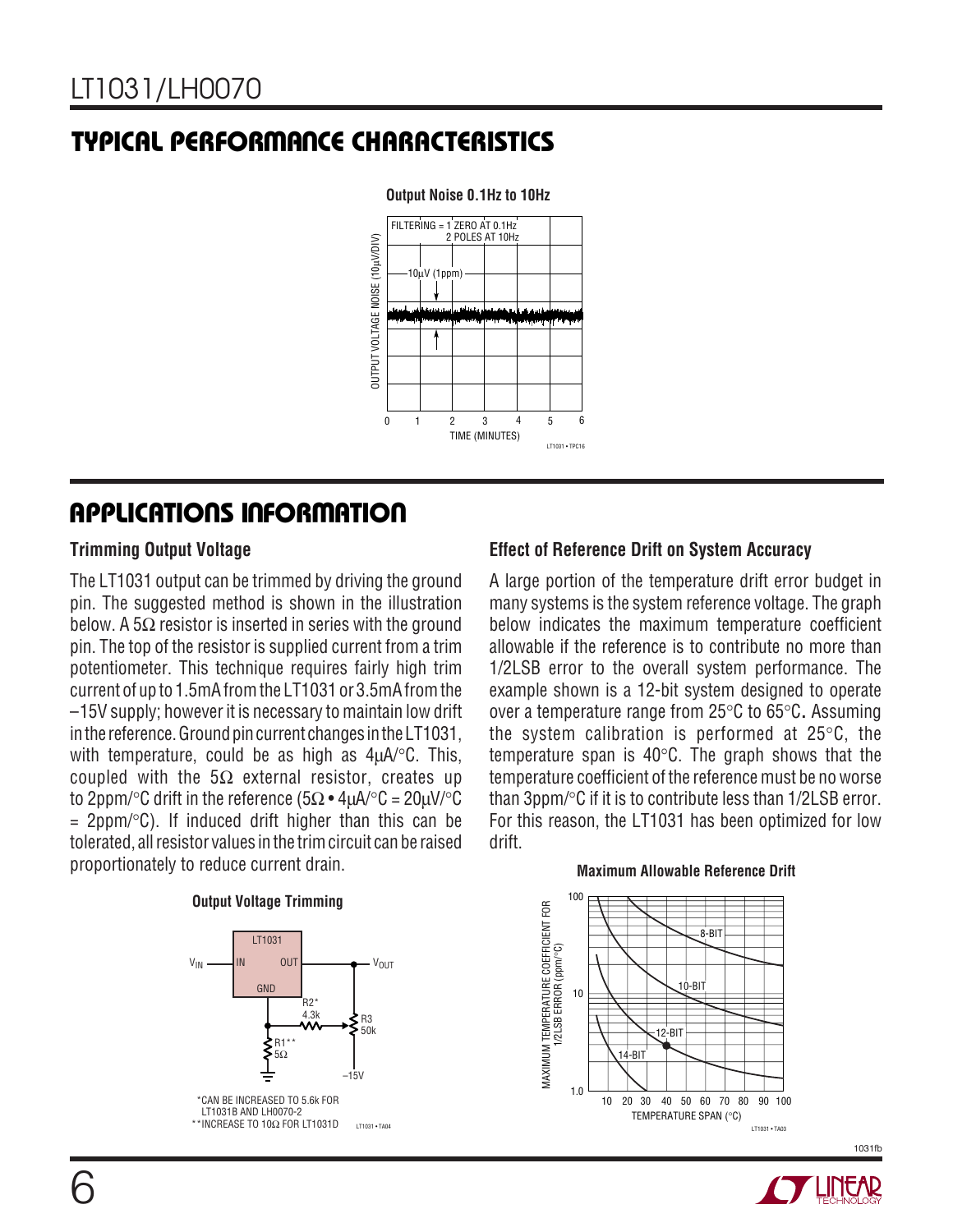## **APPLICATIONS INFORMATION**

### **Capacitive Loading and Transient Response**

The LT1031 is stable with all capacitive loads, but for optimum settling with load transients, output capacitance should be under 1000pF. The output stage of the reference is class AB with a fairly low idling current. This makes transient response worst-case at light load currents. Because of internal current drain on the output, actual worst-case occurs at  $I_{10AD}$  = 1.4mA (sinking). Significantly better load transient response is obtained by moving slightly away from these points. See Load Transient Response curves for details. In general, best transient response is obtained when the output is sourcing current. In critical applications, a 10µF solid tantalum capacitor with several ohms in series provides optimum output bypass.

### **Kelvin Connections**

Although the LT1031 does not have true force/sense capability at its outputs, significant improvements in ground loop and line loss problems can be achieved with proper hook-up. In series mode operation, the ground pin of the LT1031 carries only ≈1mA and can be used as a sense line. greatly reducing ground loop and loss problems on the low side of the reference. The high side supplies load current so line resistance must be kept low. Twelve feet of #22 gauge hook up wire or 1 foot of 0.025 inch printed circuit trace will create 2mV loss at 10mA output current. This is equivalent to 1LSB in a 10V, 12-bit system.

The following circuits show proper hook-up to minimize errors due to ground loops and line losses. Losses in the output lead can be greatly reduced by adding a PNP boost transistor if load currents are 5mA or higher. R2 can be added to further reduce current in the output sense lead.



**Standard Series Mode**



### **Series Mode with Boost Transistor**

### **Effects of Air Movement on Low Frequency Noise**

The LT1031 has very low noise because of the buried zener used in its design. In the 0.1Hz to 10Hz band, peak-to-peak noise is about 0.5ppm of the DC output. To achieve this low noise, however, care must be taken to shield the reference from ambient air turbulence. Air movement can create noise because of thermoelectric differences between IC package leads (especially kovar lead TO-5) and printed circuit board materials and/or sockets. Power dissipation in the reference, even though it rarely exceeds 20mW, is enough to cause small temperature gradients in the package leads. Variations in thermal resistance, caused by uneven airflow, create differential lead temperatures, thereby causing thermoelectric voltage noise at the output of the reference. The XY plotter trace shown on the following page dramatically illustrates this effect. The first half of the plot was done with the LT1031 shielded from ambient air with a small foam cup. The cup was then removed for the second half of the trace. Ambient in both cases was a lab environment with no excessive air turbulence from air conditioners, opening/closing doors, etc. Removing the foam cup increases the output noise by almost an order of magnitude in the 0.01Hz to 1Hz band! The kovar leads of the TO-5 (H) package are the primary culprit. Alloy 42 and copper lead frames used on dual-inline packages are not nearly as sensitive to thermally generated noise because they are intrinsically matched.



7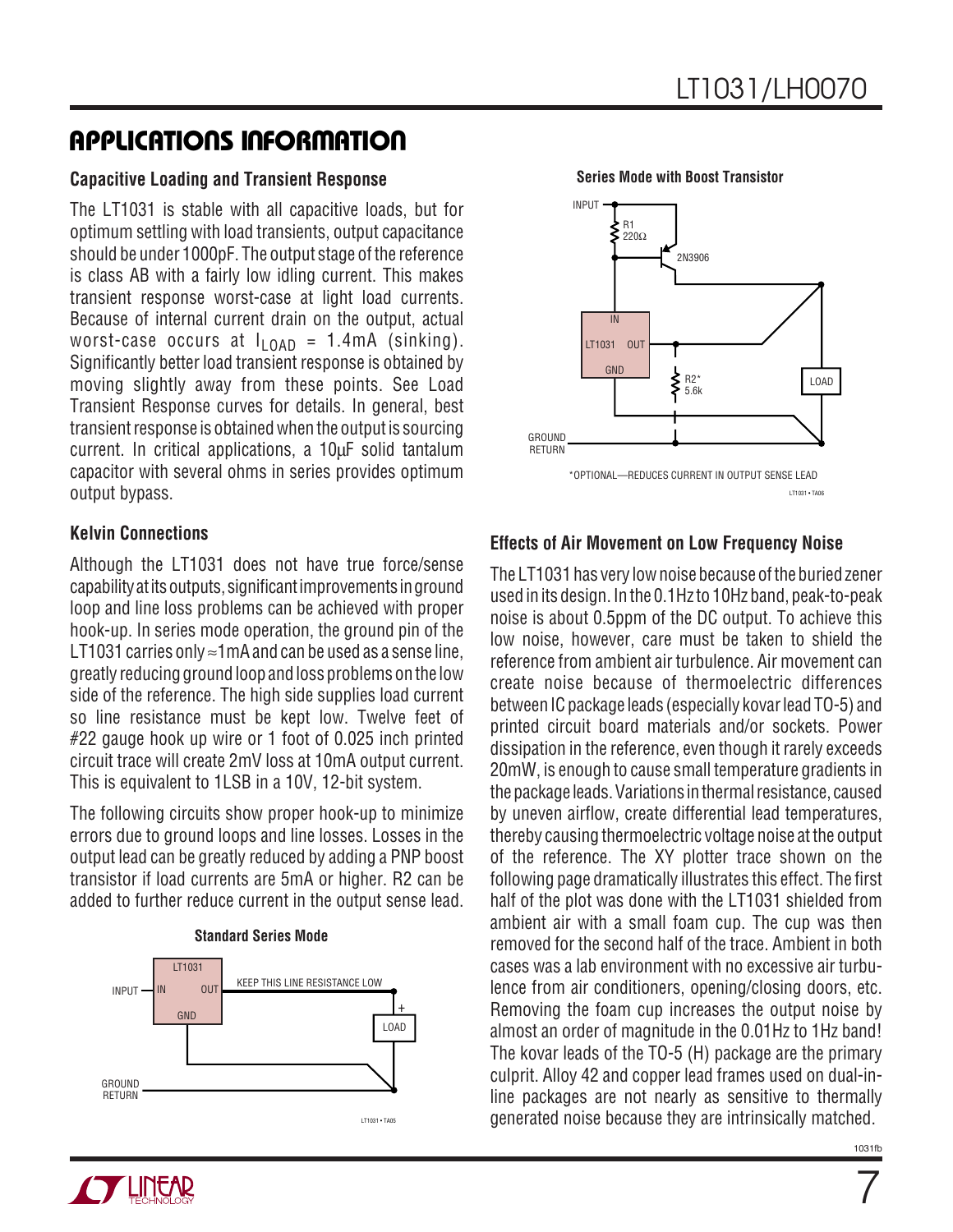# **APPLICATIONS INFORMATION** Moise Induced by Air Turbulence

There is nothing magical about foam cups—any enclosure which blocks air flow from the reference will do. Smaller enclosures are better since they do not allow the build-up of internally generated air movement. Naturally, heat generating components external to the reference itself should not be included inside the enclosure.

# **(TO-5 Package)**



## **APPLICATION CIRCUITS**



### **Boosted Output Current with Current Limit**



### **Negative Series Reference Boosted Output Current with No Current Limit**



### **Handling Higher Load Currents**



LT1031 • AC04 \*SELECT R1 TO DELIVER TYPICAL LOAD CURRENT LT1031 WILL THEN SOURCE OR SINK AS NECESSARY TO MAINTAIN PROPER OUTPUT. DO NOT REMOVE LOAD, AS OUTPUT WILL BE DRIVEN (UNREGULATED) HIGH. LINE REGULATION IS DEGRADED IN THIS APPLICATION

1031fb

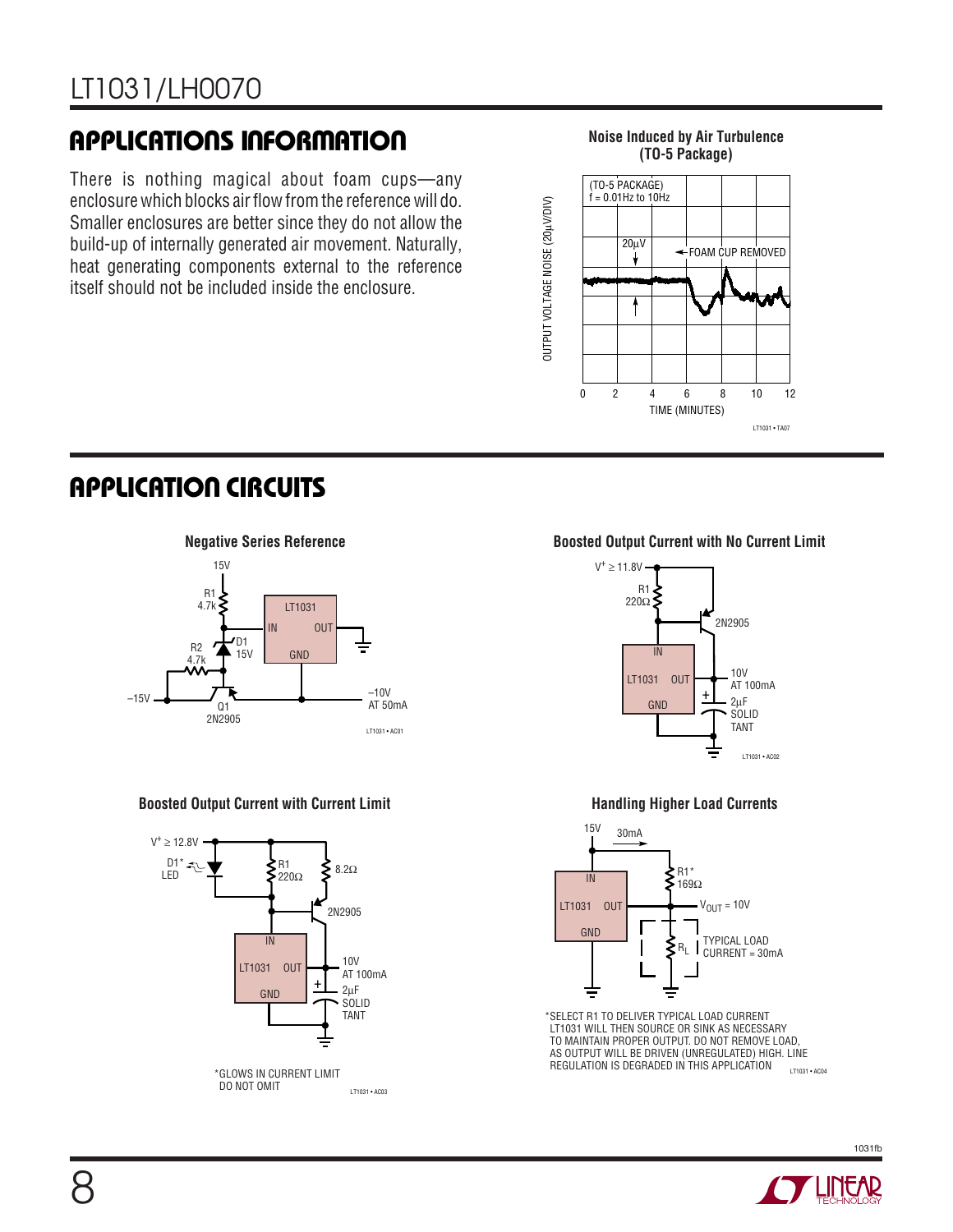### **APPLICATION CIRCUITS**







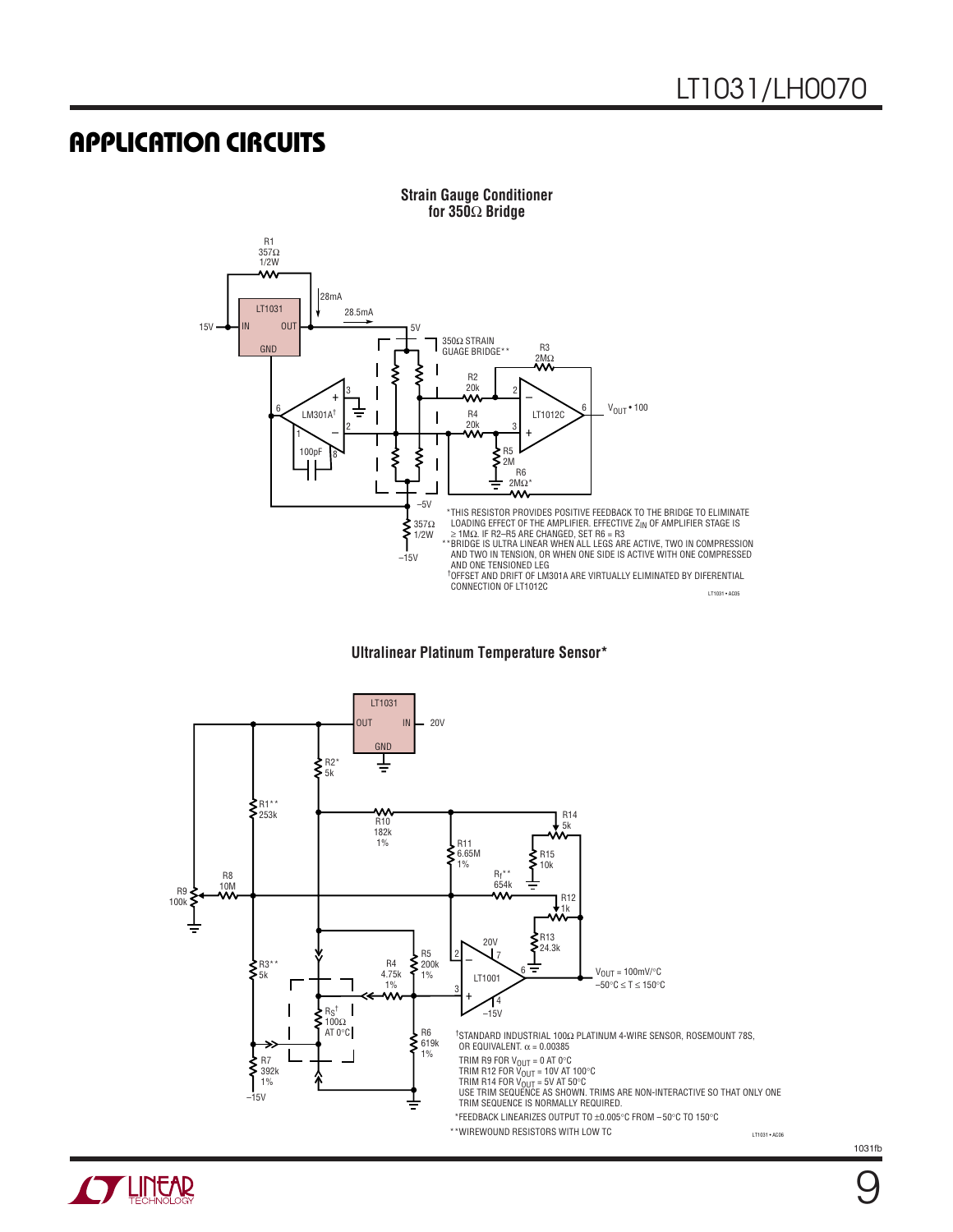# **APPLICATION CIRCUITS**



**2-Pole Lowpass Filtered Reference**

#### **Negative Shunt Reference Driven by Current Source**





1031fb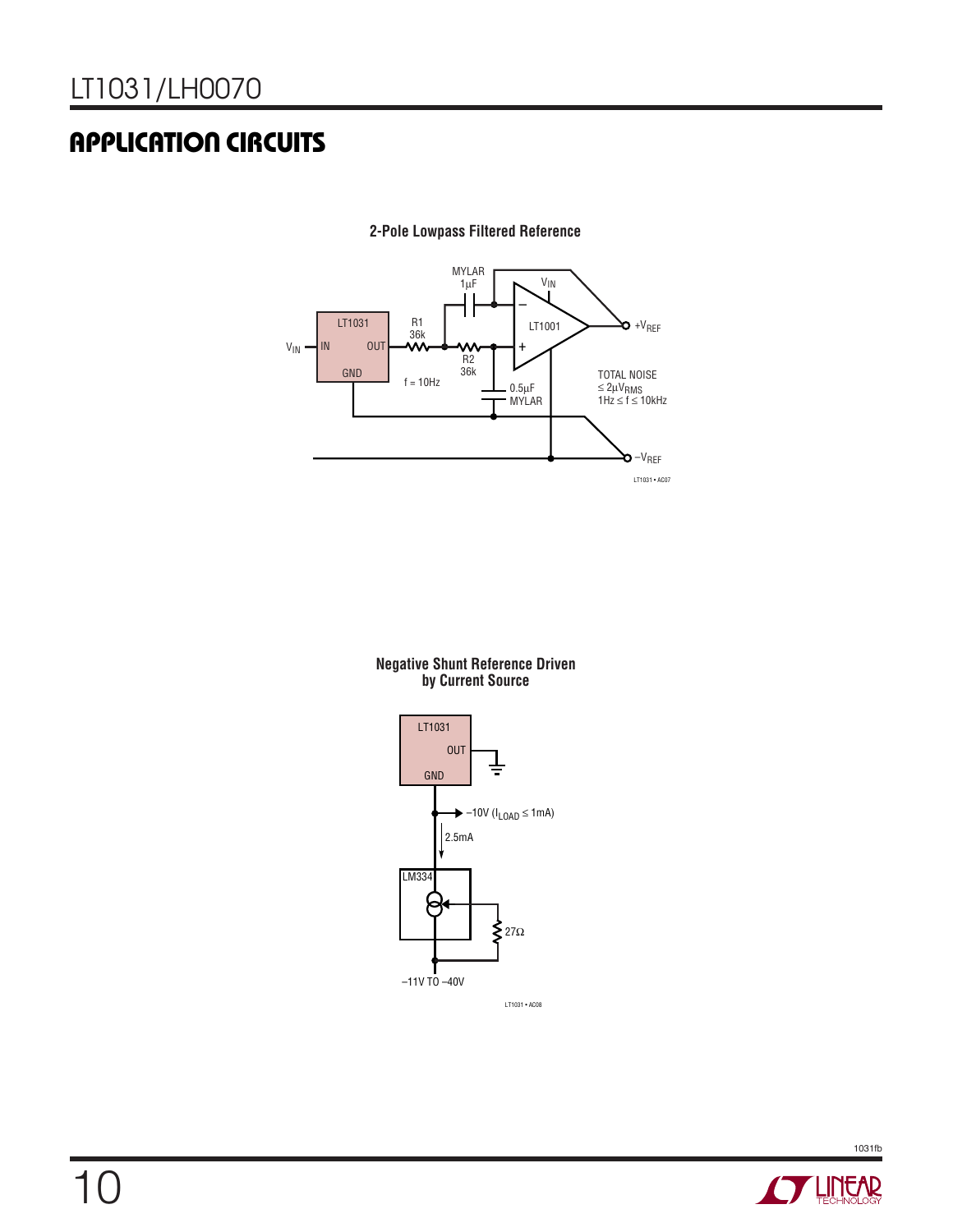## **APPLICATION CIRCUITS**



**Precision DAC Reference with System TC Trim**

## **EQUIVALENT SCHEMATIC**





Information furnished by Linear Technology Corporation is believed to be accurate and reliable. However, no responsibility is assumed for its use. Linear Technology Corporation makes no representation that the interconnection of its circuits as described herein will not infringe on existing patent rights. 11